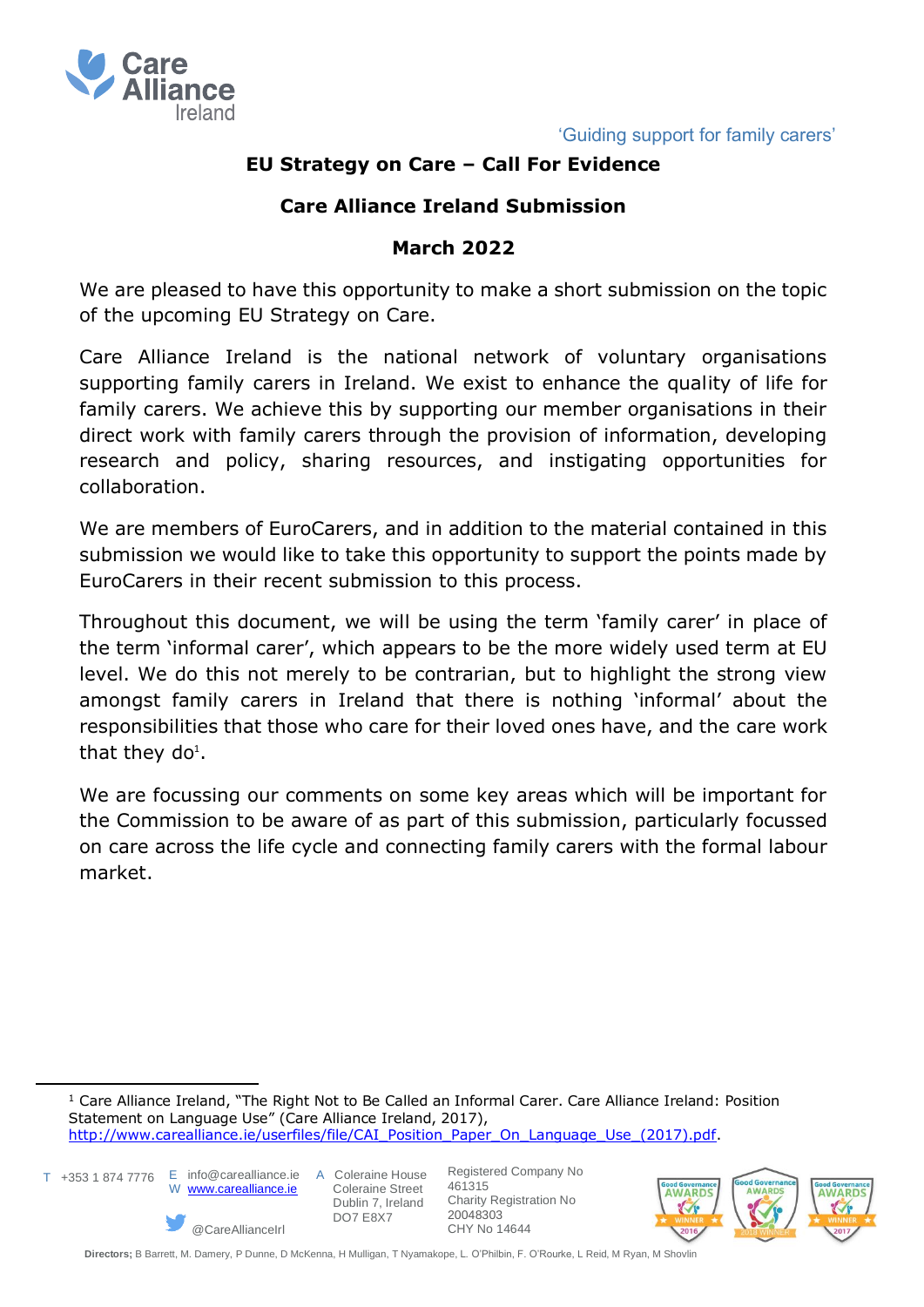

### **Gender and Care - Demographics of Identification**

There are a number of assumptions that are often made when thinking about gender and family caring, not all of which are accurate.

In general, the image that most often comes to mind when asked to think of a family carer, is a woman in her 40's – 50's, caring for an ageing parent, and who is often also raising her own children – with or without the help of a partner. This is borne true in the official statistics from Ireland, and likely across the EU. There is a high concentration of female carers in the 40-50 age group according to the most recent Census of Population in Ireland<sup>2</sup>. This cohort of carers are often described as sandwich carers. However, when looking at carers who are older than this, the gender gap begins to close;



Internationally and historically, caring has been a gendered activity. That much is clear from the demographics outlined above. Care and caring has long been established as a predominantly female occupation, with the work of caring and the attributes of caregivers being feminised and consequently of low status, and

T +353 1 874 7776

 E info@carealliance.ie A Coleraine House W [www.carealliance.ie](http://www.carealliance.ie/)

@CareAllianceIrl

 Coleraine Street Dublin 7, Ireland DO7 E8X7



<sup>&</sup>lt;sup>2</sup> Central Statistics Office, "Census 2016 Summary Results - Part 2" (Central Statistics Office, 2017).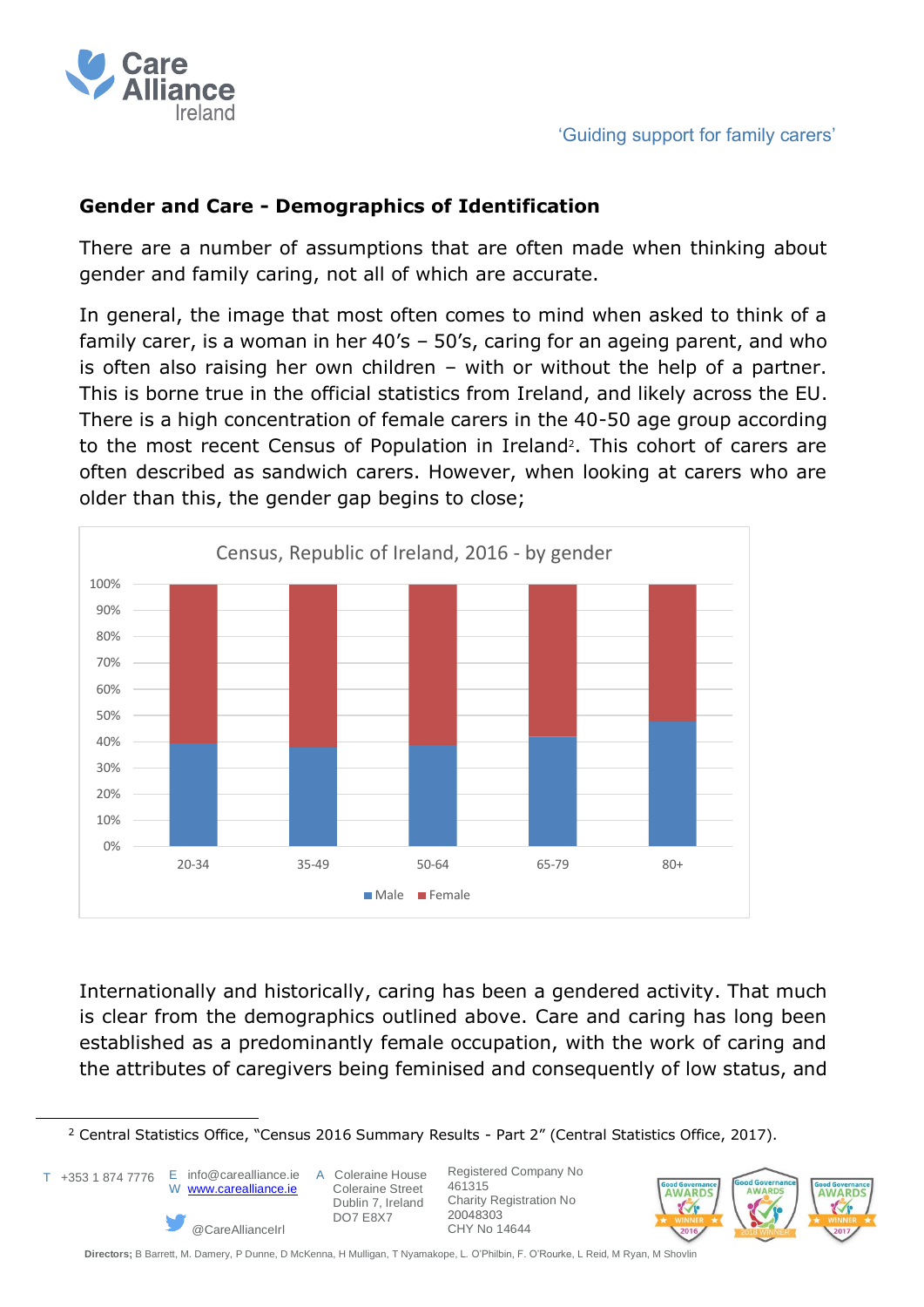

receiving little recognition<sup>3</sup>. Whist this is changing, there is still a strong element of gendering involved in how caring is viewed.

Traditionally, care work is often seen as 'women's work' – indeed much of the modern 'carers movement' has developed from a push to have the value of the work of female family carers recognised<sup>4</sup>. Due to this feminisation of caring, and the resultant lack of status and recognition for caregiving activities, male family carers may experience significant stigma, not unlike the stigma faced by fathers who wished to become more involved in their children's care and development in previous decades. There are many who see a man who engages in caregiving activities as weak, or feminine, regardless of the relationship to the cared-for person. In addition, there have been cases of young male carers experiencing homophobia (regardless of their sexuality) due at least in part to their caregiving role<sup>5</sup> <sup>6</sup>.

Ribeiro, Paul and Nogueira's study<sup>7</sup> indicated that men fail to identify with the term 'carer', seeing the tasks and status involved in caring duties as part of a relationship. In that study, participants integrated their 'caring' identity with their sense of masculinity, taking pride in that role. In other studies, male carers appear to have developed a vision of masculinity that not only de-emphasised certain traditionally 'masculine' elements (such as not revealing emotions etc.), but which also emphasised others, such as taking charge, and 'male-to-male' bonding8. More recent work in Ireland has shown that male carers, when telling their personal stories, were resisting traditional discourses surrounding masculinity. For example, they expressed satisfaction in skills learnt as part of their caring role which are traditionally not associated with masculine behaviour, such as dealing with household tasks. The gentle and tender way in which men

<sup>5</sup> Care Alliance Ireland, "'We Need to Talk About It' – Stigma and Family Care," 2016.

<sup>6</sup> Zoe Hughes, "Family Caring and Minority Populations" (Care Alliance Ireland, 2018),

*Journal of Aging Studies* 21, no. 4 (2007): 302–13.

@CareAllianceIrl

- T +353 1 874 7776 E info@carealliance.ie A Coleraine House
	- W [www.carealliance.ie](http://www.carealliance.ie/)

 Coleraine Street Dublin 7, Ireland DO7 E8X7

Registered Company No 461315 Charity Registration No 20048303 CHY No 14644

AMARDS

J

**AWARDS** 

<sup>3</sup> Niall Hanlon, "Masculinities, Caregiving & Equality" (20 Years of Family Carer Research in Ireland, Dublin, November 21, 2015),

[http://carealliance.ie/userfiles/file/Masculinities%20&%20Care%20in%20Personal%20Life;%20Hanlon.pdf.](http://carealliance.ie/userfiles/file/Masculinities%20&%20Care%20in%20Personal%20Life;%20Hanlon.pdf) <sup>4</sup> Victoria Molyneaux et al., "Reconsidering the Term 'Carer': A Critique of the Universal Adoption of the Term 'Carer,'" *Ageing and Society* 31, no. 3 (2011): 422–37.

[https://www.carealliance.ie/userfiles/file/Family\\_Caring\\_Minority\\_Populations\\_CAI\\_2018.pdf.](https://www.carealliance.ie/userfiles/file/Family_Caring_Minority_Populations_CAI_2018.pdf)  $\frac{7}{7}$  O Ribeiro, C Paul, and C Noqueira, "Real Men, Real Husbands: Caregiving and Masculinities in Later Life,"

<sup>&</sup>lt;sup>8</sup> L Campbell and M Carroll, "The Incomplete Revolution: Theorizing Gender When Studying Men Who Provide Care to Aging Parents.," *Men and Masculinities* 9, no. 4 (2007): 491–508.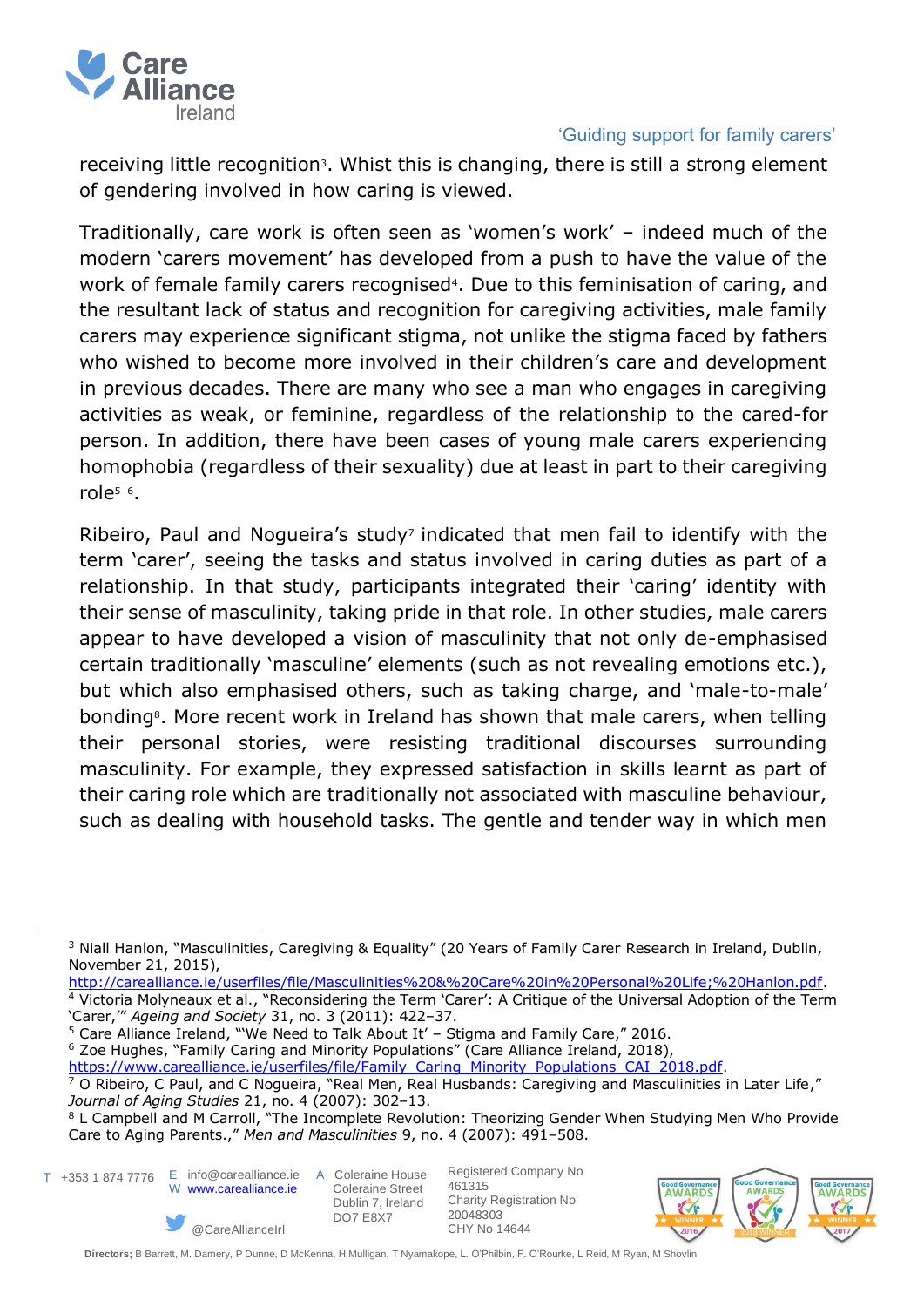

described their involvement with and responsibility for intimate personal care also de-emphasised the more traditional views of masculinity<sup>9</sup>.

# **Irish Citizen Views on Care And Caring**

At national level in Ireland, a nationally representative Citizens Assembly is convened, on the direction of the government, to make recommendations on matters of national policy. The most recent iteration of this Assembly voted overwhelmingly to support the idea of gender equality across care work. In addition, the Citizens made a series of recommendations which we feel it is useful for the Commission to be aware of.

These points may form a basis for some elements within the EU Strategy on Care.

- *"Reform Carers' Allowance by:*
	- o *Increasing the level of the income disregard.*
	- o *Reimbursing the direct and additional costs associated with caring.*
	- o *Increasing the ceiling on the number of hours in paid work outside the home.*
	- o *Providing access to State employment and training programmes."*

Recently completed and published research commissioned by the Dept. of Social Protection found that for households with a person with a disabled person, there was an additional cost of between  $\epsilon$ 8,700 and  $\epsilon$ 12,300 per annum<sup>10</sup>. This does not include the loss of income, and the opportunity costs for family carers who find themselves with family care responsibilities. As such, it is vital that in order to reimburse the direct and additional costs associated with caring, per the above recommendation, these issues are addressed. By enabling family carers to enter the paid labour market or enter education for more hours, it would allow for some of these economic impacts to be addressed. These changes must also ensure that an increase in hours does not negatively impact their eligibility for Carers Allowance (and the subsequent other qualifying supports).

T +353 1 874 7776 E info@carealliance.ie A Coleraine House W [www.carealliance.ie](http://www.carealliance.ie/)



 Coleraine Street Dublin 7, Ireland DO7 E8X7



<sup>9</sup> Ann Stokes, "A Never-Ending Love Story: A Narrative Exploration into the Experiences of Men Who Provide Care in the Context of Dementia" (Unpublished PhD Thesis, Dublin, University of Dublin, Trinity College Dublin, 2015).

<sup>&</sup>lt;sup>10</sup> Indecon International Research Economists, "The Cost of Disability in Ireland," 2021, [https://bit.ly/3HrLA4s.](https://bit.ly/3HrLA4s)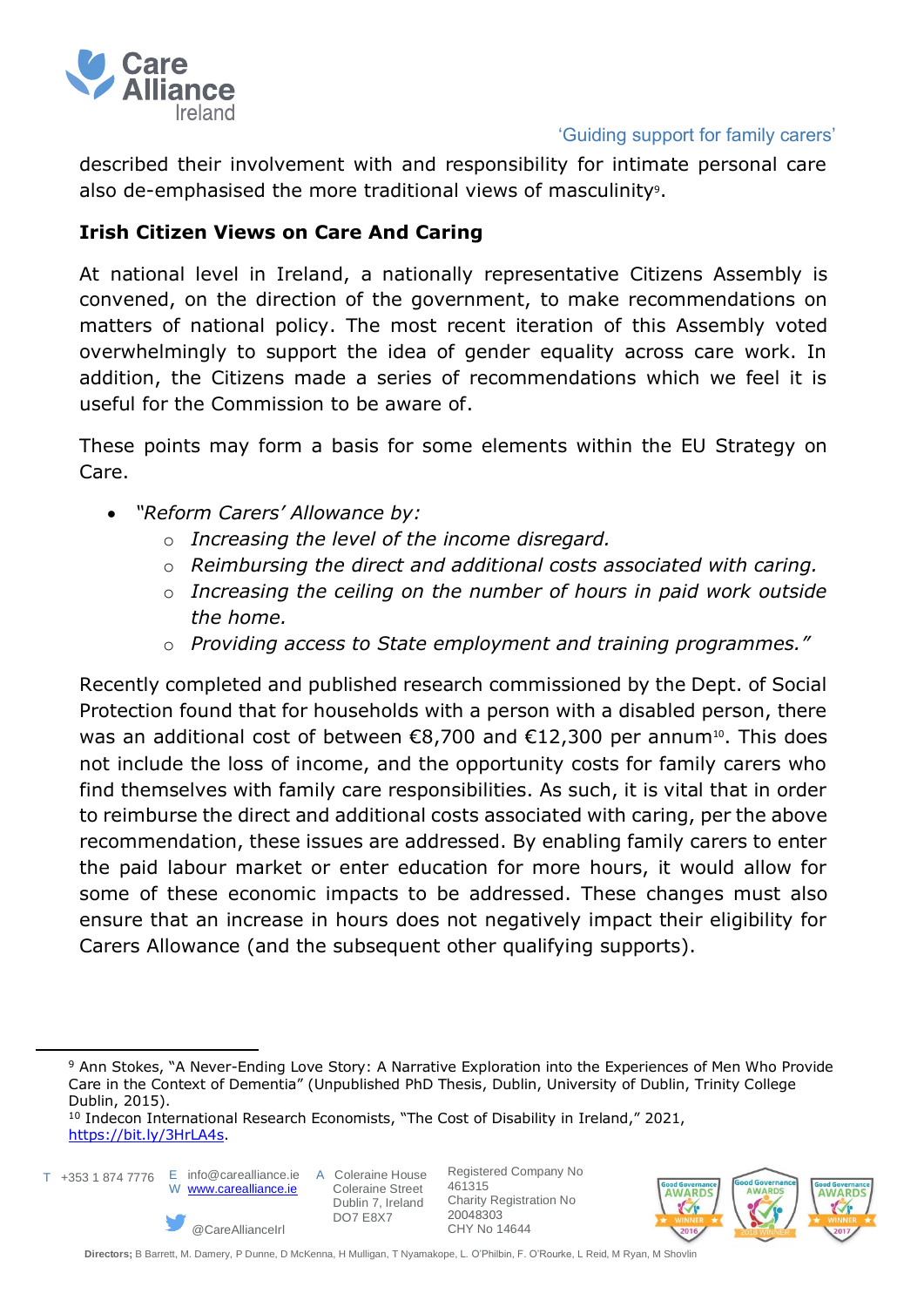

- *"Improve respite provision for carers by:*
	- o *Increasing the level of the Carers' Support Grant in the next Budget and keeping it under review to ensure it keeps pace with other increases in social protection payments.*
	- o *Providing adequate access to a range of respite services to meet individual needs."*

In 2021, we in Care Alliance Ireland partnered with the Institute for Social Science in the 21st Century in University College Cork (ISS21), to undertake research with family carers and interested stakeholders in reviewing the objectives of the Irish National Carers Strategy (2012). Unsurprisingly, the top three priority action areas identified by both family carers and other stakeholders (i.e., policymakers, service providers, staff in the not-for-profit sector and researchers) were income supports, supports and services, and respite<sup>11</sup>. This shows a clear need, not just coming from the recommendations of the Citizens Assembly, but also from family carers themselves, along with professionals working in the area, for real reform of the existing systems of respite. This has become even clearer as we emerge in some form from the Covid19 pandemic and have an opportunity to rethink how respite is accessed, and in what forms.

Respondents in the above study made particular reference to residential or overnight respite for those providing intense levels of care; this kind of respite was reported to be limited, and often crisis driven rather than planned. There should be no requirement for a crisis point to be reached for either carer or cared-for person, in order for respite to be available. Indeed, ensuring regular access to respite can be a protective factor against family carer burnout.

• *"Lifelong care for persons with disabilities who need it should be seamless and there should not be any break in services provided or need to reapply for support when a person turns 18."*

Feedback from our member organisations, parents and family carers of people with disabilities consistently report that the experience across transition points in life is particularly challenging. We welcome this recommendation and we include the caveat that lifelong care, in this instance, is not and should not be

T +353 1 874 7776 E info@carealliance.ie A Coleraine House



 Coleraine Street Dublin 7, Ireland DO7 E8X7



<sup>&</sup>lt;sup>11</sup> Maria Pierce et al., "A Review of The National Carers' Strategy (2012): How Relevant Are the Actions In 2021 and for the Future?" (Care Alliance Ireland and Institute of Social Science in the 21st Century, University College Cork., 2021), [https://bit.ly/3K4umMf.](https://bit.ly/3K4umMf)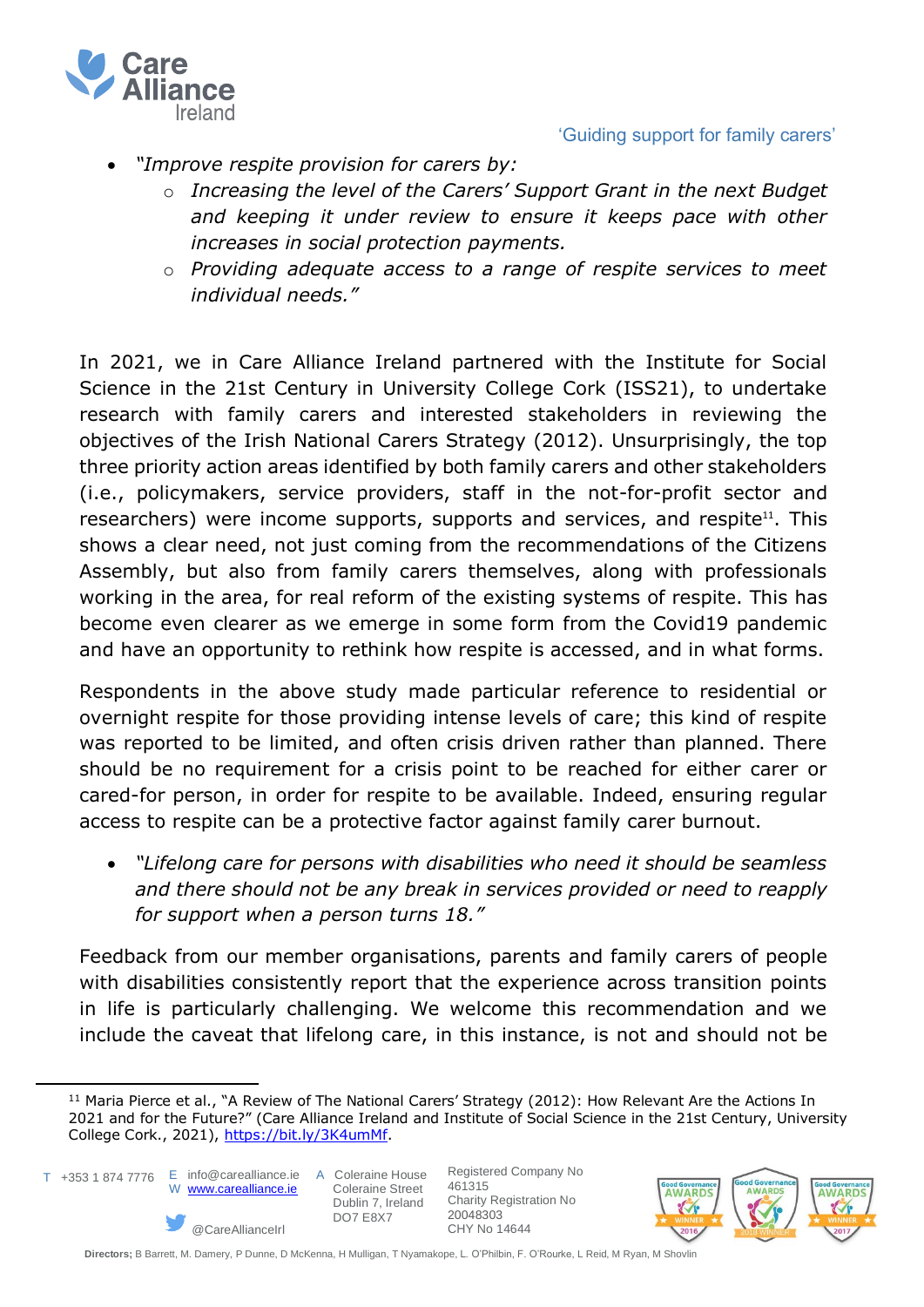

seen as the sole responsibility of disability specialists. We consistently hear reports of ongoing siloing of age, health, mental health and disability services, which can often lead to individuals and families 'falling between the cracks'. This is unacceptable in 2022, when a holistic approach across the life course is critical to successful ageing.

• *"Make special efforts to improve the visibility of men performing caring roles."*

Caring is a gendered activity, and much of the devaluing of care work in Irish society can be traced back to this. According to the latest Census figures, approximately 40% of family carers in Ireland are male. However, the majority of research, the supports available, and the publicity around caring treat female care as the 'standard'. To truly understand the diversity of care provided across Ireland, and to create the correct supports, it is important to acknowledge this. Increasing the visibility of male and non-binary family carers will contribute to addressing the stigma that some non-female carers experience. Read more in our publications on the topic of stigma as related to family care at [https://bit.ly/2QE5Hb8,](https://bit.ly/2QE5Hb8) and on minority caregivers at https://bit.ly/3tW0ASI.

• *"Adopt a fully individualised social protection system to reflect the diversity of today's lives and to promote an equal division of paid work and care."*

We understand that the key target of this particular recommendation relates to parenting; however, we see scope for this recommendation to work across care in ageing, mental health and disability. In many families it is expected that should care be needed, one of the adult children – usually an unattached daughter – will step in to provide it. We are not suggesting that families be forced into organising care in a specific way; however, working to ensure a more equitable sharing of care between couples and within families is likely to create more positive caring situations for all involved.

# **Increasing the Labour Market participation of Family Carers**

In keeping with a key objective of the EU Strategy on Care, namely to increase labour market participation, and the associated demonstrated benefits of this (income, work life balance, future pensions, well-being) we wish to share in this submission, the interim report from a novel intervention our organisation has been delivering since 2021. This intervention has demonstrated a very significant and ongoing positive impact in the area of family carer labour market

T +353 1 874 7776 E info@carealliance.ie A Coleraine House

 W [www.carealliance.ie](http://www.carealliance.ie/) @CareAllianceIrl

 Coleraine Street Dublin 7, Ireland DO7 E8X7